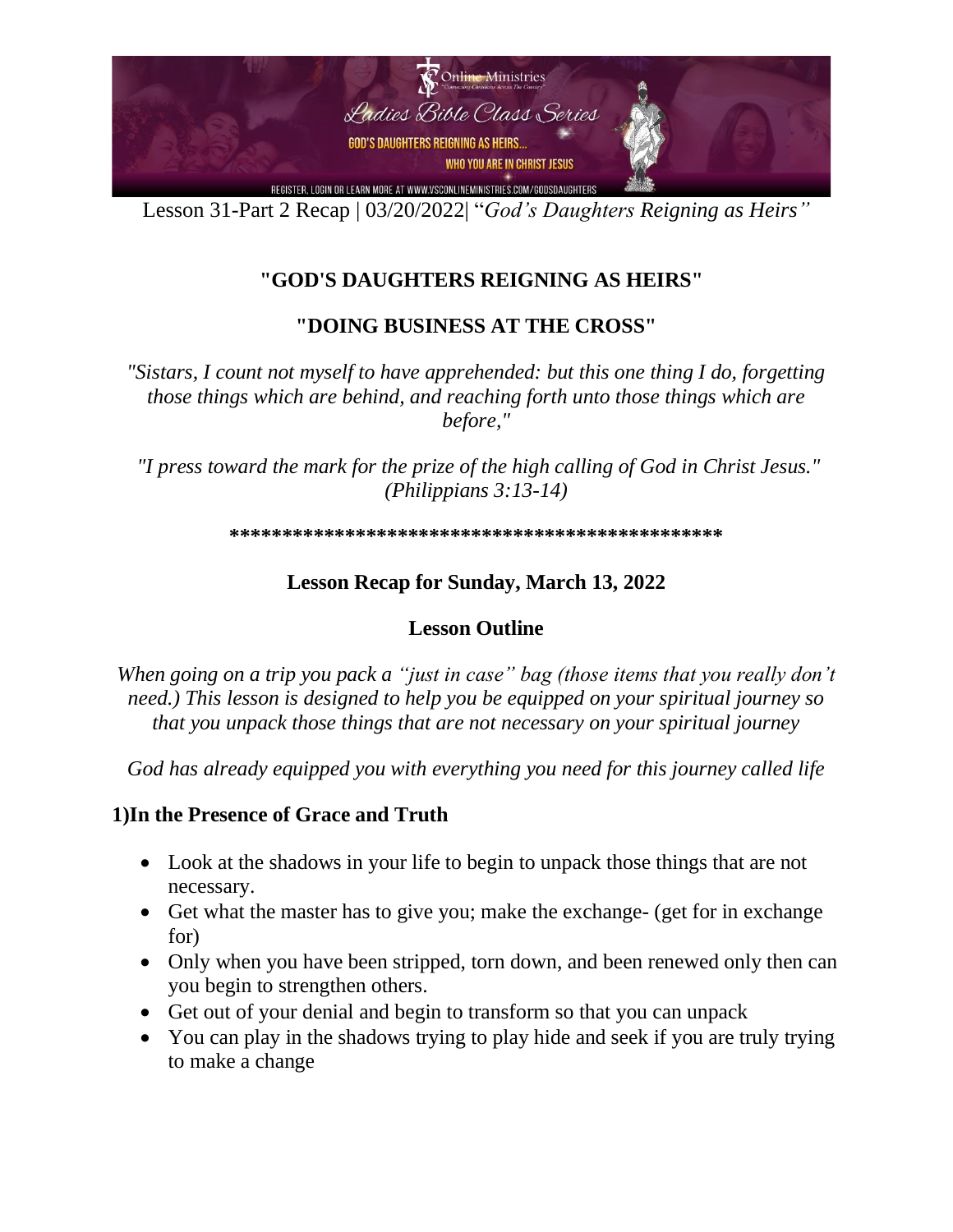

- You don't know it yet...but God is bringing you out of the shadows so that you can do his will
- Can God trust you in order to bring you out of the shadows

# **2)Lovest Thou Me**

- God knows your heart; don't trust yourself. Wait on God to fulfill you with his glory
- Do you love God to lay down those things that are holding you in the shadows?
- Do you love God enough to deal with the criticism from others?
- Do you love God enough to put up when people do you wrong?
- Do you love God enough to continue to lay down the things of this world so that you may be filled with what God has prepared for you?

## **3)Unpacking to Pack**

- What things are you continuing to carry in your bag that needs to be unpacked
- Stop carrying stuff that you don't need; evaluate yourself
- Everyday there is something that needs to be unpacked
- Stay at the cross of Jesus's feet; it's a daily transition

### *What does it mean to be burned?*

*When things are being burnt the old things are being healed with the honey; Honey is designed to help healing begin from the inside and then work it's way* 

*out.* 

*Are you protective of the word that is within you? We must die daily!*

- Are you dying daily for the Lord?
- When you give God your ashes (burnt things) he will give you beauty
- All of us are on a journey of putting off; what will you put off for the Lord?
- We are reminded each Lord's Day to put off the shadows; it's the cross!
- Pray that God will keep you near the cross so that you can continue to put off the issues that need unpacking
- Strengthen your vertical relationship is a task you must do daily!

*Remember that praise will lead you to peace!*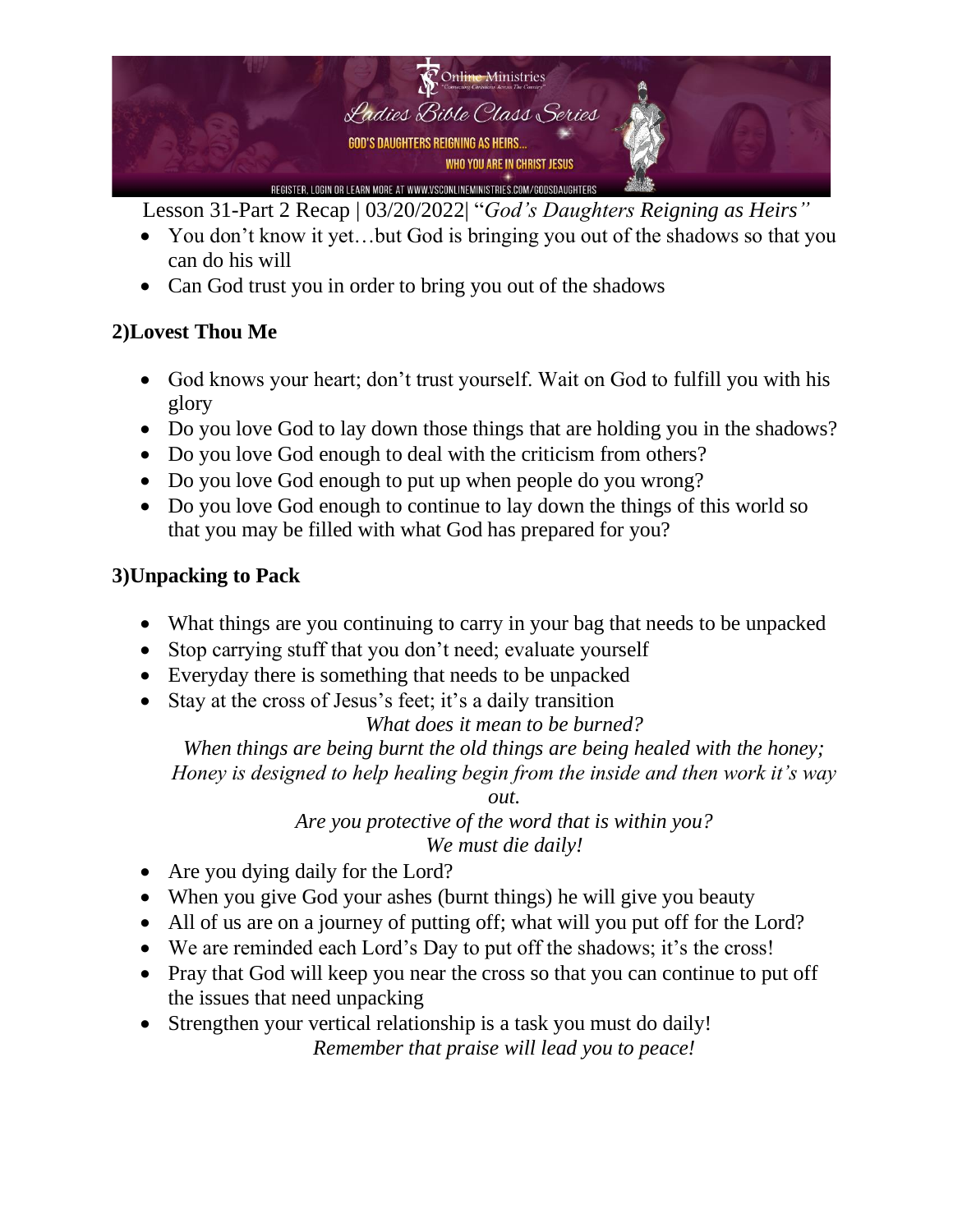

**Lesson 31 Part 2 3-20-22**

*Do you have an attitude of Gratitude for all the things that God has done for you? Will you continue to send Judah first when you encounter trials and* 

*tribulations?*

- When God is with you there is a light about you because of the light that is within you
- Do you love God enough to take up your cross daily and follow the will of God
- When you empty yourself of those things that you are unpacking you must begin to do the work to fill yourself up with God's word
- What do you need to unpack in order to have true Joy
- It's time to do some self-evaluation; you don't have it together. Unpack it!
- There will always be something to unpack so stay at the foot of the cross
- Are you being protected by the word? Do you have the word within you?
- Are you ready to die to the Lord so he can prepare you for his use?
- Give God the ashes of your life and allow him to give you the beauty that only comes from him
- Are you willing to stay on the alter and sacrifice your desires for those of the savior?
- Denying yourself is a daily exercise; it takes work daily
- Fill your spiritual suitcase with the following:
	- o Faith- Believe and Live the object (God) of your faith
	- o Virtue Holy Spirit guidance
	- o Knowledge- Growth in the word
	- o Temperance- Control of your emotions
	- o Patience- It will come as you journey through life
	- $\circ$  Godliness- God =like =ness
	- o Sisterly Kindness- Treat others as God has treated you
	- $\circ$  Love (charity) if God is in you love will abound from you